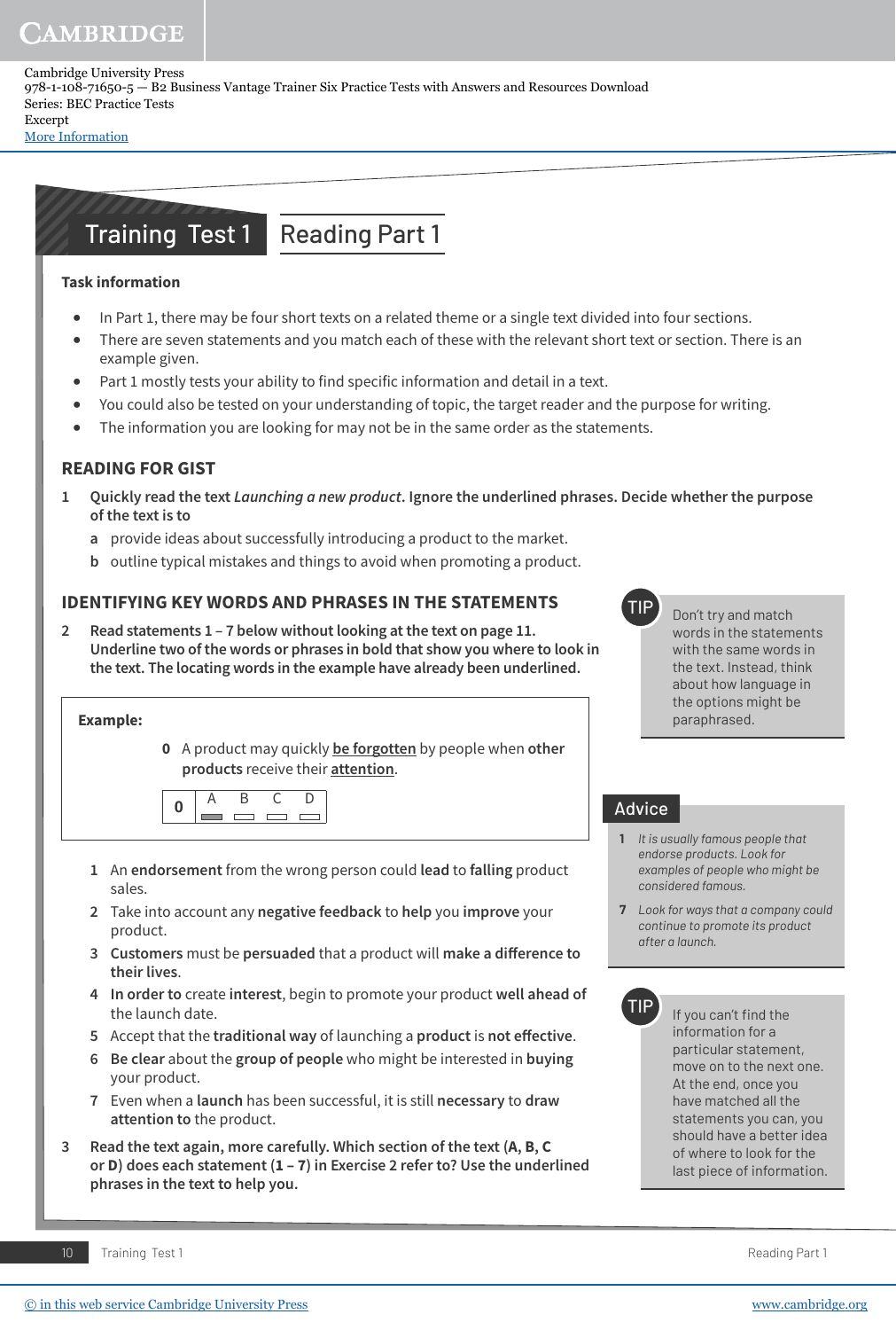Cambridge University Press 978-1-108-71650-5 — B2 Business Vantage Trainer Six Practice Tests with Answers and Resources Download Series: BEC Practice Tests Excerpt [More Information](www.cambridge.org/9781108716505)

#### **Launching a new product**

- **A** | Long-established companies may recall a time when launching a new product simply involved arranging interviews with reporters. Reviews would then be published around the launch date, guaranteeing publicity. However, unless companies are willing to recognise that this approach no longer holds consumer attention, the product is likely to fail. Today, even though a newspaper may post a stunning review online, it will quickly be replaced with other content. **\*** There is always a 'newer' new product to read about, and consumers' memories can be short. Alternative strategies are therefore required.
- **B** Before considering a possible launch date, ensure you know your target market, so you can avoid wasting time making announcements to the wrong audience. Once you have identified your core audience, offer them a free trial or demonstration. Don't be defensive if they find flaws; their comments will allow you to strengthen your product before it goes to market. Taking the time to evaluate similar products put out by competitors can also be beneficial.

## Advice

- **\* 0** *Use the example to help you. Look in the text for the answer to clarify what you need to do. Here, the answer for the example is in section A of the text.*
- **C** When you are confident you have the best possible version of your product, start making announcements at least eight weeks before it goes on sale. A pre-launch video campaign, for example, will awaken customers' curiosity. Many companies also make products available to influencers first; that is, social media celebrities or popular bloggers. A good review from an influencer can mean thousands of fans taking notice and spreading the word about your product. Having said that, choose your influencer carefully. If they somehow damage their reputation, you will quickly see your profit margins decline.
- **D** If sales take off after the official launch date, you can congratulate yourself on a job well done. However, you must now intensify your efforts to keep your product in the spotlight. Posting a customer satisfaction survey or a short article about customers' experiences are strategies many companies adopt. Another idea is to publish an infographic convincing people of the need for your product; explain what problem your product was created to solve or how it will help them do something better.
- **4 For Part 1 in general, which of the following are more likely to be locator words?**
	- **1** a word contained in the title of the text
	- **2** nouns / noun phrases that can be paraphrased in the text
	- **3** a word which also occurs frequently in a text, e.g. customer
	- **4** a linking phrase, e.g. as a result of / lead to
	- **5** main verbs such as persuade or improve
	- **6** words like necessary and essential that can be replaced by modals, e.g. need to, must

Reading Part 1 Training Test 1 11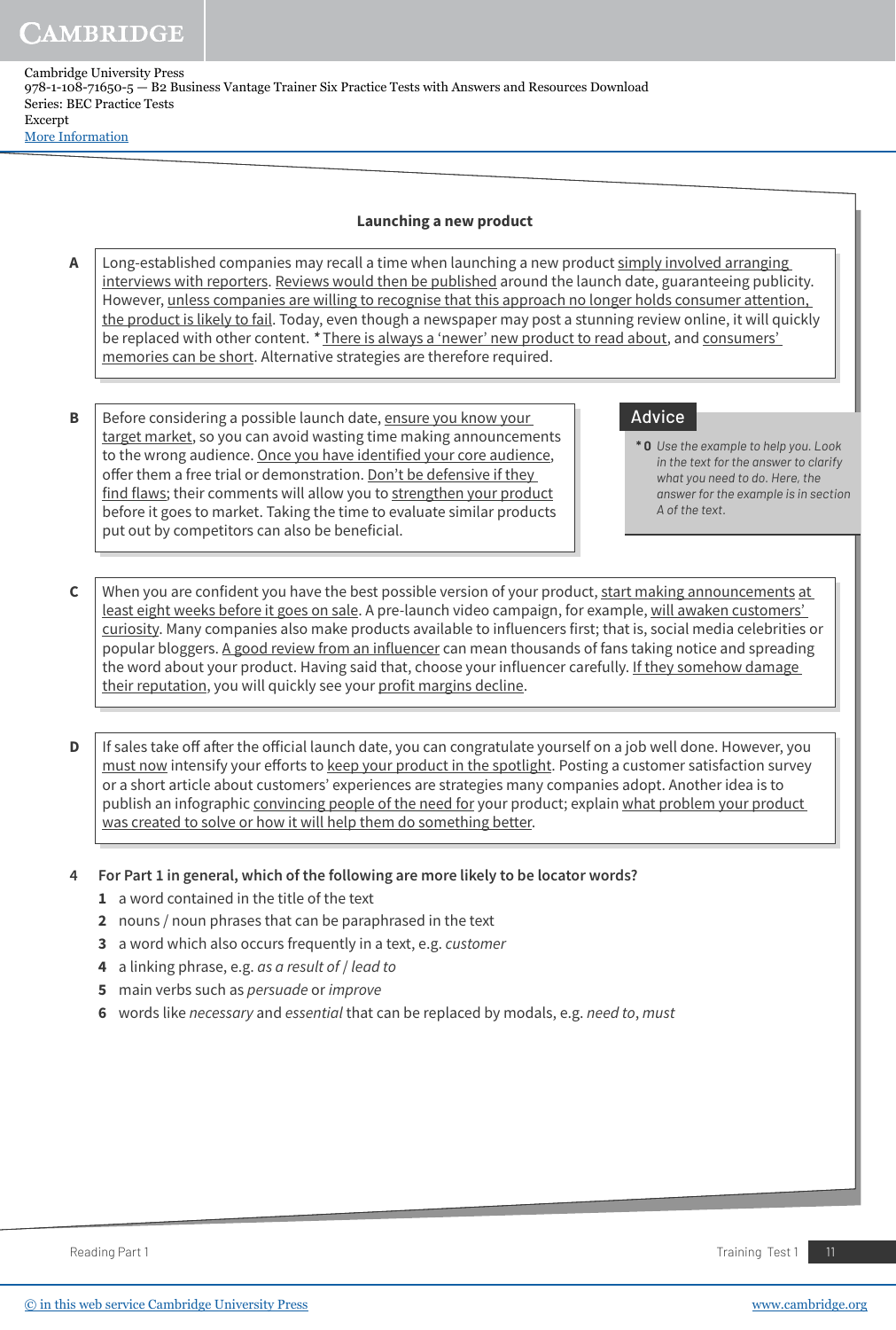Cambridge University Press 978-1-108-71650-5 — B2 Business Vantage Trainer Six Practice Tests with Answers and Resources Download Series: BEC Practice Tests Excerpt

[More Information](www.cambridge.org/9781108716505)

# **Exam Practice Test 1 Reading Part 1**

## **ACTION PLAN**

- **1** Read the instructions and title, and note any headings to find out what kind of text it is and the topic.
- **2** Read the statements and underline the key words and ideas.
- **3** Match the information in the text with the questions.
- **4** Read the questions again and check the evidence in the text.
- **5** Read the first section. Check which questions are answered in this section.
- **6** Repeat for the other sections.

Follow the exam instructions, using the advice to help you.

#### **Questions 1 – 7**

- **•** Look at the statements below and the views given on the opposite page on innovation in business.
- **•** Which statement (**A**, **B**, **C** or **D**) does each view **1 7** refer to?
- **•** For each statement **1 7**, mark one letter (**A**, **B**, **C** or **D**) on your Answer Sheet.
- **•** You will need to use some of these letters more than once.

#### **Example:**

**0** Having new ideas is more important than the processes by which they are judged.



- **1** Using our past experiences in innovation projects helps keep new ones on target.
- **2** Experiencing a well-known product in a new situation has enabled employees to be more innovative.
- **3** You should consider changing your marketing strategy if initial customer feedback is disappointing.
- **4** Take into account the fact that benefits of innovations take time to become apparent.
- **5** You need to accept that not all innovations will be successful and act quickly and decisively.
- **6** Conducting extensive research into an idea can have a negative impact on the original concept.
- **7** Innovation has had the most effect in areas of the business that might not seem the most obvious.

Make sure you understand the complete meaning of each statement.

Look for the information in the questions which you need to match with a clause or sentence, or with a longer section of text.

#### Advice

- **1** *Find evidence of a company's past experience.*
- **2** *Look for the idea that employees personally experience an activity.*
- **3** *Find a reference to negative customer feedback.*
- **4** *Look for the point about how long it takes to be successful.*
- **5** *Find some advice about why it's important to make quick decisions.*
- **6** *Identify an explanation of a possible problem with trialling.*
- **7** *Find the idea of surprise in the texts.*

12 Exam Practice Test 1 Reading Part 1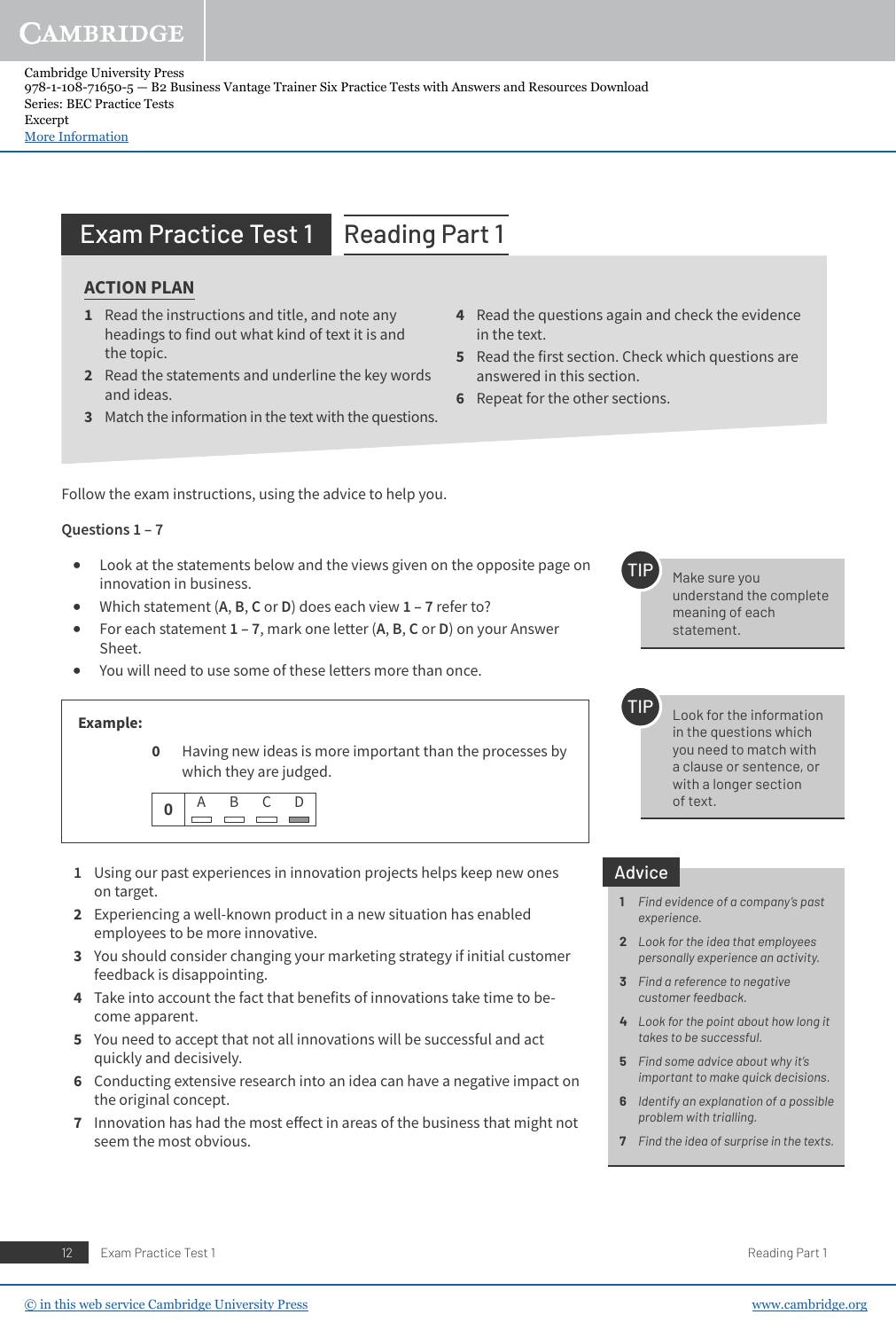Cambridge University Press 978-1-108-71650-5 — B2 Business Vantage Trainer Six Practice Tests with Answers and Resources Download Series: BEC Practice Tests Excerpt [More Information](www.cambridge.org/9781108716505)

#### **Experts' views on business innovation**

- **A | Tom Willington:** A common pitfall when launching a new product or service is not reacting flexibly to the unforeseen frustrations that it might cause your consumers in the first few weeks after launch. There might be greater advantages in repackaging the existing product or service, rather than always rushing to change or replace it. Another error that perhaps goes against logic is spending too long testing every single aspect of an idea to the point where you lose sight of your original concept. You could end up with a product that looks good 'on paper', but has actually lost its sparkle – the thing that attracted you to the idea in the first place.
- **B** Agnieszka Kowalski: Innovation is resource-heavy, whether that's in terms of money, people or research and development – and for this reason, it's important to demonstrate its positive impact on the overall business strategy. We do this by setting benchmarks up front, both from a short- and long-term perspective – not forgetting that most innovation will require a period of time to pass before its impact can be felt or observed. We have a long history of innovation across all sectors of our business, which enables us to look at our back catalogue to set these benchmarks effectively.
- **C Arjun Sharma:** We often think innovation is all about new technology, but that doesn't consider how companies can innovate the services they already offer. In fact, some of the most impactful innovations have occurred in unexpected areas of the value chain, like delivery services taking the place of physical supermarkets, or customers accessing positive or negative reviews on a holiday company's website to help them make decisions. By challenging our own ideas about what we think our business should be providing, thinking outside our comfort zone, we can affect consumer expectations.

**D** Sara Halton: Some of our most successful innovations have come from trying to stay clear of our own cultural expectations. As a company, we found ourselves returning to well-tried concepts, so for the release of our latest car, designers went abroad and stayed with families with similar vehicles to understand how they use a car today. Of course, every business is different. But you must be open to change, and be willing and brave enough to quickly kill an idea where necessary. The mechanisms for capturing ideas and measuring success are secondary.

Reading Part 1 **Exam Practice Test 1** 13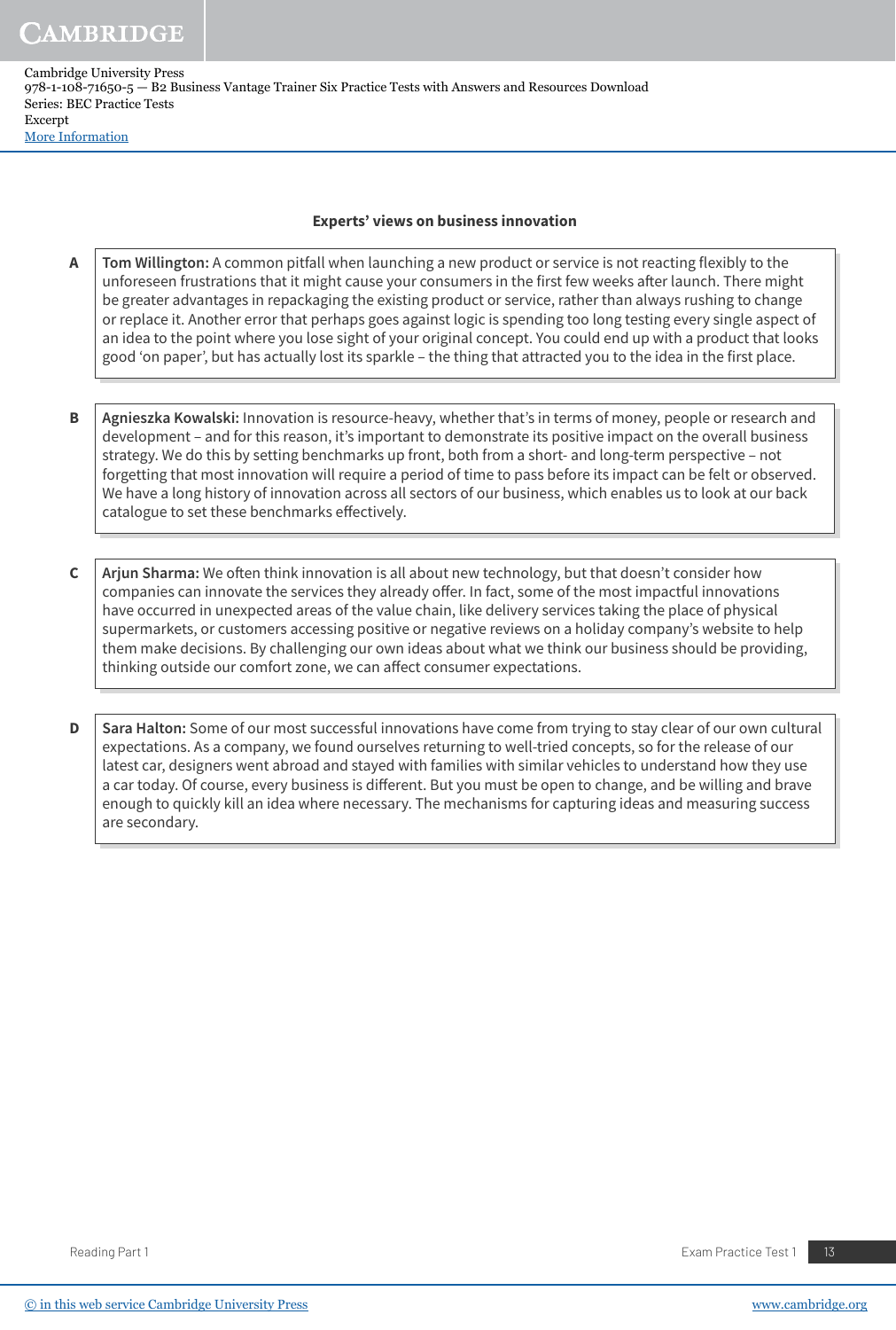Cambridge University Press 978-1-108-71650-5 — B2 Business Vantage Trainer Six Practice Tests with Answers and Resources Download Series: BEC Practice Tests Excerpt

[More Information](www.cambridge.org/9781108716505)

# Training Test 1 Reading Part 2

## **Task information**

- **•** In Part 2, there is a text with six gaps. Each gap represents a missing sentence. These sentences are in a list (**A – G**), but will be in a jumbled order. You have to put the sentences into the right gaps.
- **•** The first gap is done for you as an example, using one of the sentences **A G**.
- **•** For the other five gaps, you should use each of the remaining sentences once only. There is one extra sentence you do not need.
- **•** Part 2 tests your understanding of the overall structure of the text, and the development of an argument, ideas or opinions.

# **READING FOR MAIN IDEAS**

It is important to be able to identify the main ideas in each paragraph, and do this quickly. This will help you follow the writer's argument, and rule out some of the unlikely options.

- Quickly read the text *How colour affects consumer behaviour.* (Ignore the gaps and the underlined words.) **Choose a summary sentence from a – e below to match with each paragraph 1 – 5.** 
	- **a** Companies often make generalisations about the colours customers prefer. ......................
	- **b** Colours should be appropriate for the situation they are used in.
	- **c** Colour is important to companies in many areas of design. 1
	- **d** People giving advice about colour psychology do not always understand it.
	- **e** Companies must make it easy for customers to notice a colour.

# **RECOGNISING THE FUNCTION OF LINKING PHRASES**

For Part 2, it is a good idea to highlight linking phrases in sentences  $A - G$ . These phrases may help you work out whether a sentence fits into a gap or not.

**2 Look at the words and phrases 1 – 7 taken from the missing sentences A – G on page 15. Match the phrases with explanations a – g.**

- **1** In this way
- **2** For example
- **3** however
- **4** In contrast with
- **5** It's more the case
- **6** Similarly
- **7** Indeed
- **a** for adding a comment which is surprising or which differs from what has just been said.
- **b** when mentioning a fact or situation that is related to the one we just mentioned.
- **c** to provide evidence that something we already said is true
- **d** when comparing two things which are very different
- **e** to introduce a further comment or statement which strengthens the point we have already made
- **f** to refer to the likely consequence of an action/situation we just mentioned
- **g** to show disagreement with a previous view or statement, and introduce a view or statement we support
- **3 Read the text again and choose the best sentence A G to fill each of the gaps (1 – 5).**



Cross out the example from the list, and then each time you choose one of the other sentences, cross that out too. In this way, you won't have to keep reading through the whole list.

TIP Underline key vocabulary in

sentences A – G, in particular main verbs and nouns. Then look for synonyms or paraphrasing in the text *before* and *after* a gap.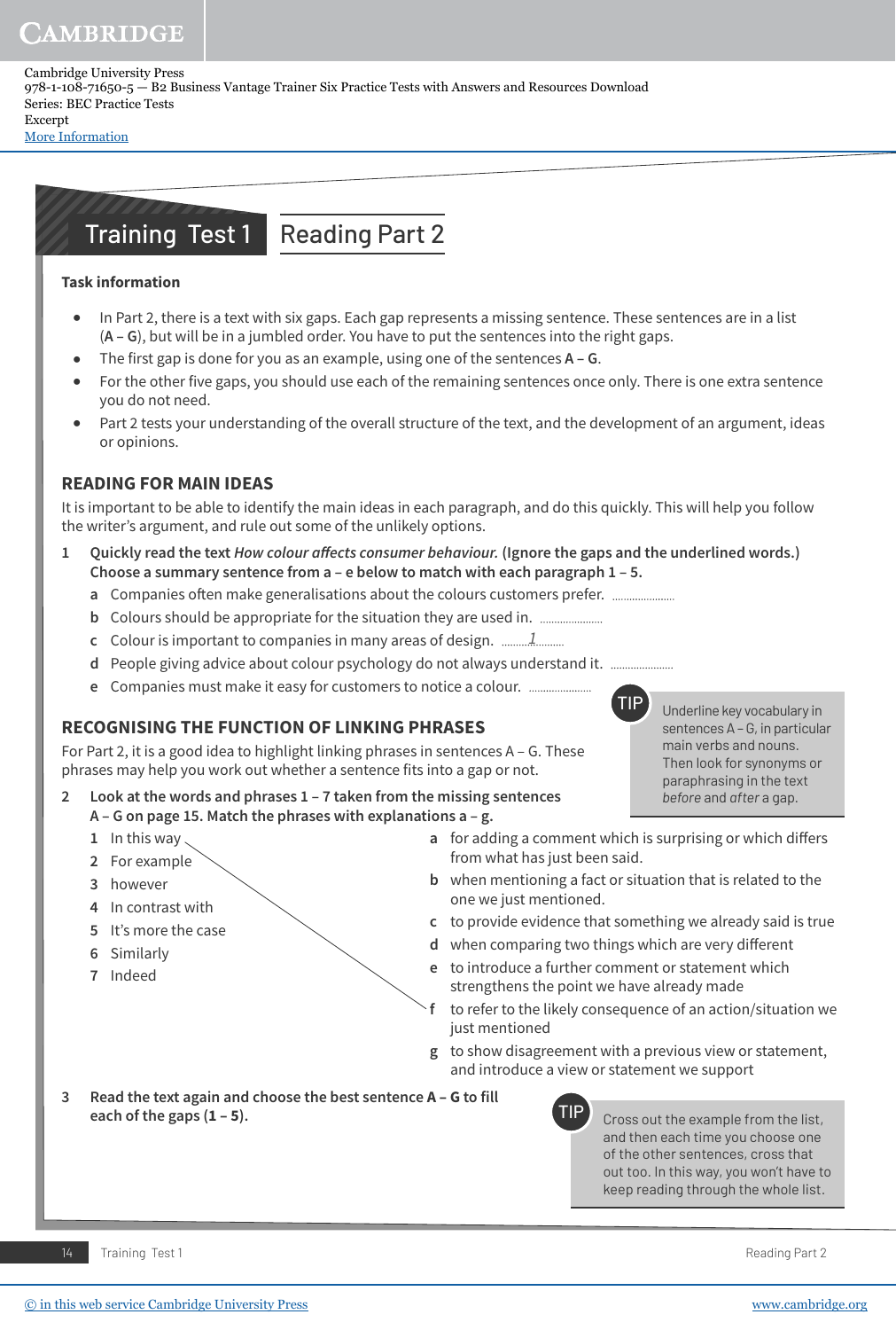Cambridge University Press 978-1-108-71650-5 — B2 Business Vantage Trainer Six Practice Tests with Answers and Resources Download Series: BEC Practice Tests Excerpt [More Information](www.cambridge.org/9781108716505)

# **How colour affects consumer behaviour**

- **1** We do not need psychologists to tell us that specific colours may evoke a particular emotion or create a particular mood. We may be less conscious, however, of the extent to which companies rely on colour psychology to build brand awareness and encourage us to spend. **(0)** G . This is a widespread practice, especially amongst larger corporations.
- **2** In fact, colour psychology can be useful to companies, but they must question claims made in the numerous online articles on this subject. (1) ..............................These suggestions do not reflect the complex way that colour psychology works, however. In truth, while writers of business websites may have expertise in many aspects of running a successful venture, they are unlikely to have spent time studying the human mind. It becomes necessary, therefore, for them to simply repeat information from other poorly researched articles about colour psychology. **(2)** . Predictably, many of them are related to gender preference.
- **3** Companies often rely on marketing databases to reveal whether customers are mostly male or female, and select colours for products accordingly. But just because some manufacturers continue to create pink products for women, this doesn't mean it's the colour all women prefer or that there is genuine demand for it. **(3)** . Likewise for men, not all are instinctively drawn to dark colours. Therefore, to expand their customer base, design and marketing departments must take into account people's personal preferences.
- **4** Instead of choosing colours on the basis of an emotion they might represent, companies should, instead, predict what colours might be a good fit for a product. It is traditional, for instance, to produce kitchen appliances in 'hygienic' white. (4) ................................. Sales suggest this has been a positive move. But would customers accept these products in, say, brown? While brown may be perfectly acceptable for chocolate and coffee adverts, implying warmth and luxury, it may suggest dirt in a kitchen context. Orange might not be the colour many consumers want for motorbikes, but could make an energy drink look tempting.
- **5** Companies that really understand colour psychology will also know that a colour must demand attention. For instance, some banks opt for red to represent their brand, unlike the majority that use blue. By choosing red, they can easily distinguish themselves. **(5)** . Customers are far more likely to remember a brand or take action when directed if a colour stands out.
- **A In this way**, the same, oversimplified messages about the way customers respond to colour continue to spread.
- **B** For example, it is often stated that health products or services are best promoted in green, while fast food outlets should stick to red.
- **C** There has recently been a shift in thinking, **however**, and now they are also available in blue and yellow.
- **D** In contrast with the Western view, it can also represent sickness, courage, and envy, depending on the cultural background of the customer.
- **E It's more the case** that this group of consumers may be forced to buy an item in this colour, since there is no alternative.
- **F Similarly**, buttons such as 'Buy Now' or 'Get Started' will contrast sharply with the other text or images on a webpage.
- **G Indeed**, everything from the colour of the logo to the colour of the store lighting is chosen in the belief that it will affect consumer behaviour.

#### **USEFUL LANGUAGE: LINKING PHRASES**

**4 The text contains some underlined phrases which are similar in meaning to the phrases in Exercise 2. Match each underlined phrase with a phrase from Exercise 2, e.g. Indeed = In fact (paragraph 2).**

Reading Part 2 **Training Test 1** 15

**1** *The sentence after the gap begins with these suggestions. Look for examples of suggestions or recommendations in sentences A – G.*

**2** *The sentence before the gap talks about the need to repeat information. Look for an example of* 

*discussing company beliefs about women's colour preferences. Look for language in A – G that might refer to the main subject, e.g. women.*

*paraphrasing in A – G.* **3** *The topic before the gap is* 

Advice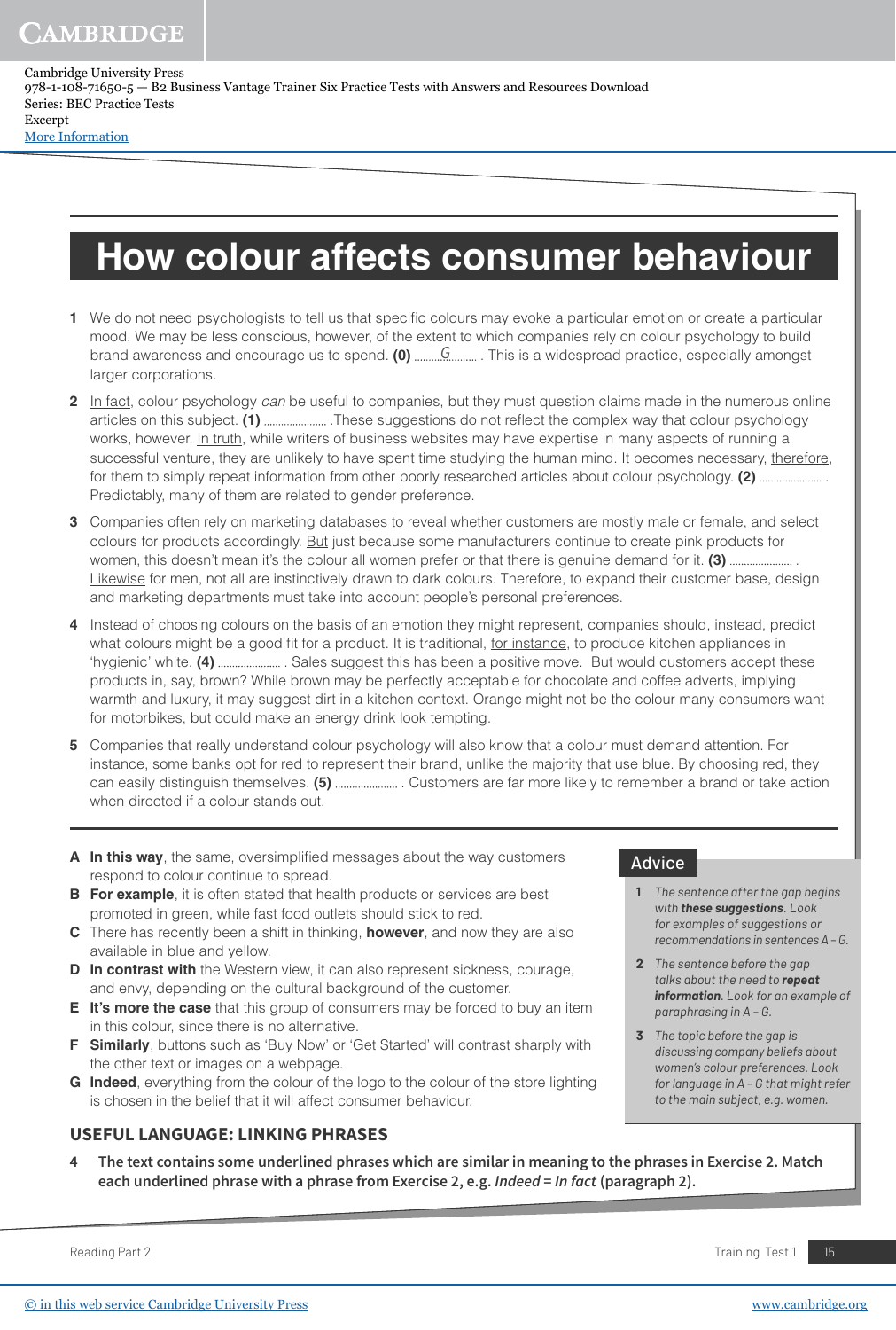Cambridge University Press 978-1-108-71650-5 — B2 Business Vantage Trainer Six Practice Tests with Answers and Resources Download Series: BEC Practice Tests Excerpt

[More Information](www.cambridge.org/9781108716505)

# **Exam Practice Test 1 Reading Part 2**

## **ACTION PLAN**

- **1** Read the instructions, title and subtitle (if there is one), so you can see what kind of text it is and what the topic is.
- **2** Quickly read through the main text to get an overall idea of what the text is about.
- **3** Then read the seven sentences, A G, to see if you think any obviously fit into any of the gaps.
- **4** For each gap, look closely at the ideas and words that come before and after it.
- **5** Look for related ideas in the sentences and the texts.
- **6** In both the main text and the sentences  $A G$ , underline any vocabulary links, reference words such as this, these and linking expressions like also, so and additionally.

Don't spend too much time on words you don't

Look carefully at pronouns to make sure they match the nouns before/after the gap.

know.

Follow the exam instructions, using the advice to help you.

#### **Questions 8 – 12**

- **•** Read the article on page 17 about negotiating a pay rise.
- **•** Choose the best sentence below to fill each of the gaps.
- **•** For each gap **8 12**, mark one letter (**A G**) on your Answer Sheet.
- **•** Do not use any letter more than once.
- **•** There is an example at the beginning **(0)**.

#### **Example:**

|  | $-$ | ____ | $\overline{\phantom{a}}$ |  |
|--|-----|------|--------------------------|--|

- **A** Being able to supply records of specific achievements and events is essential.
- **B** Your line manager will certainly be involved, even if they don't have the power to make the final decision.
- **C** Perhaps there are elements of your current role that could be expanded, or exchanged for new challenges and more responsibility.
- **D** Doing so helps you stay in control and avoid the possibility of making a decision you might regret.
- **E** Recruitment companies are also useful sources of
- **F** Additionally, you must be aware of the organisation's process for making pay awards.

information.

**G** This is usually done as part of the performance management process.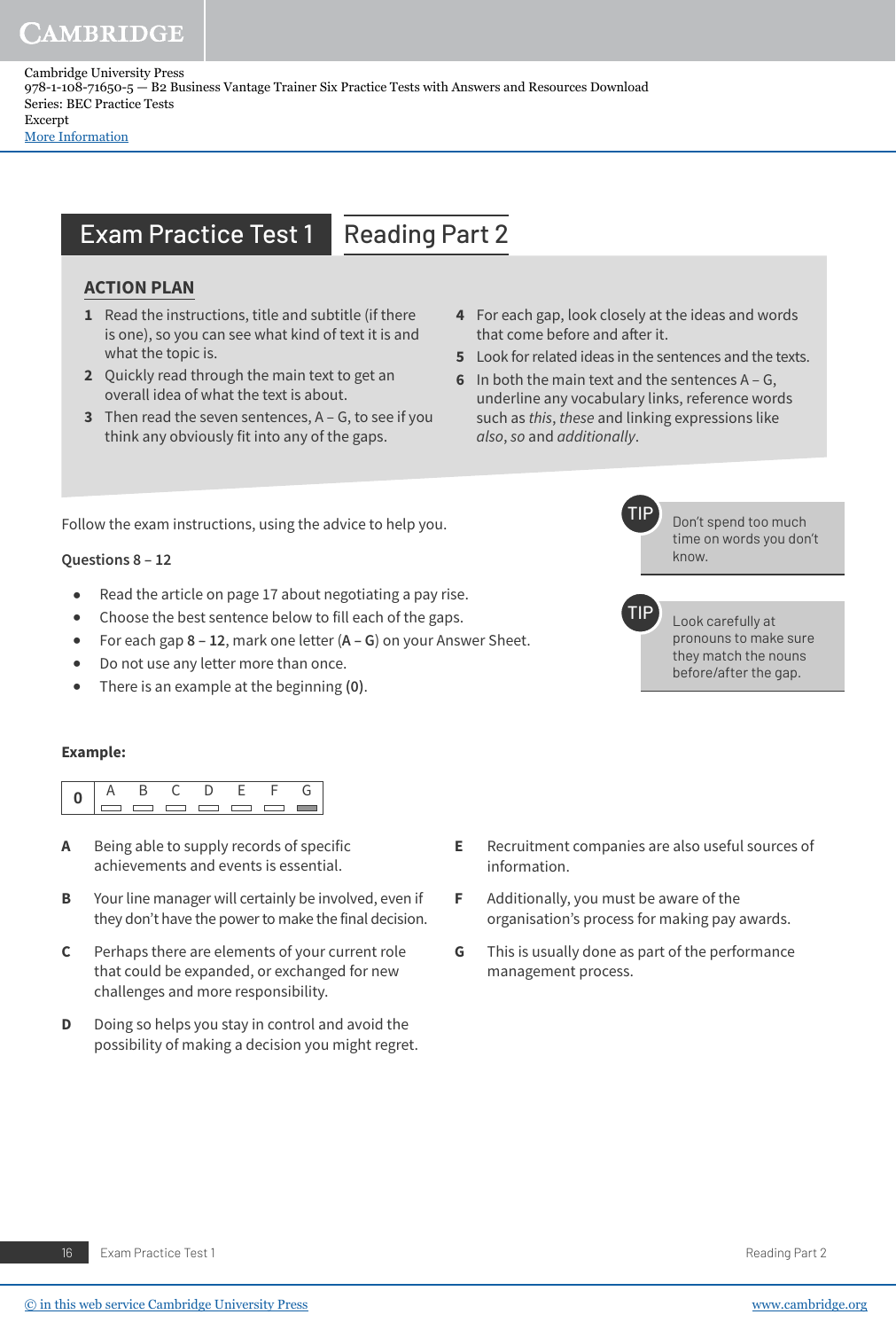Cambridge University Press 978-1-108-71650-5 — B2 Business Vantage Trainer Six Practice Tests with Answers and Resources Download Series: BEC Practice Tests Excerpt

[More Information](www.cambridge.org/9781108716505)

# **How to negotiate a pay rise**

The art of salary negotiation is a key career skill that will help you throughout your working life. Asking for a rise can, however, be unwelcome to employers, so it's essential you get your timing right. If not, you might get a reputation for being difficult at the very time you want senior decision-makers to be thinking about your value. It may well be possible to submit your request in line with a general company pay review. (0) .........G........... If your company, however, does not have a regular time for this – or you've just missed it – raising the subject of salary during a performance development review is a good option.

Negotiating a pay rise is about understanding your value. One way of getting a realistic figure is by speaking to people in similar roles within your company or sector, particularly people you know well. **(8)** . Then, when you start negotiating, you can have the goal you've set yourself at the front of your mind. Be clear about why this is so important to you and your rationale behind it. Why does negotiating a pay rise have to be done now? Where does your salary fit in your overall career objectives? **(9)** . Find out how it works, and who has influence regarding any offer.

You will be expected to present a watertight business case, and evidence of your skills. (10) ....................... You should include details of your work and any completed projects, and how you work with different teams and key people. Most importantly, you'll need to demonstrate the ability to work on tasks that are above and beyond what might be expected of someone in your current position.

Expect frank discussions about your pay. As with any negotiation process, you must have a clear understanding of what is acceptable to you, and you need to consider how much scope for flexibility you are willing to allow. You always have the opportunity to go back with a compromise and other suggestions, so think about a solution that could fit in with your overall pay package strategy. (11) ........................... You'll clearly know what these options are if you have identified them in advance. Naturally, when you're under contract, your employer is likely to try and hold you at the lowest possible rate. That doesn't mean you can't create a package that works well for you, so just be clear about why you deserve what you want.

Finally, don't be tempted into accepting an early offer. An appropriate initial response might be, 'Thanks for that, I'm going to get back to you on it.' Each situation is different and you may need more or less time to consider any offer. Even if you think that the offer is perfect, give yourself at least a night to think it through. **(12)** . The people you are negotiating with should respect your need to consider an offer carefully before committing to it.

#### Advice

- **8** *The topic here is places to get advice, and the phrase One way suggests that another is to follow, so look for a linking word that does this.*
- **9** *Look for a sentence with a word that connects to the idea of an offer after the gap, and that has a correct pronoun reference.*
- **10** Look for a sentence that has examples of the topic of the sentence before the gap, and fits with the idea of including information in *the following sentence.*
- **11** *The word these in the following sentence gives you a clue that you are looking for more than one idea here.*
- **12** *Look for the linker in the sentences that connects to the ideas before the gap.*

Reading Part 2 **Exam Practice Test 1** 2 **Exam Practice Test 1** 2 **Exam Practice Test 1** 2 **Exam Practice Test 1** 2 **17**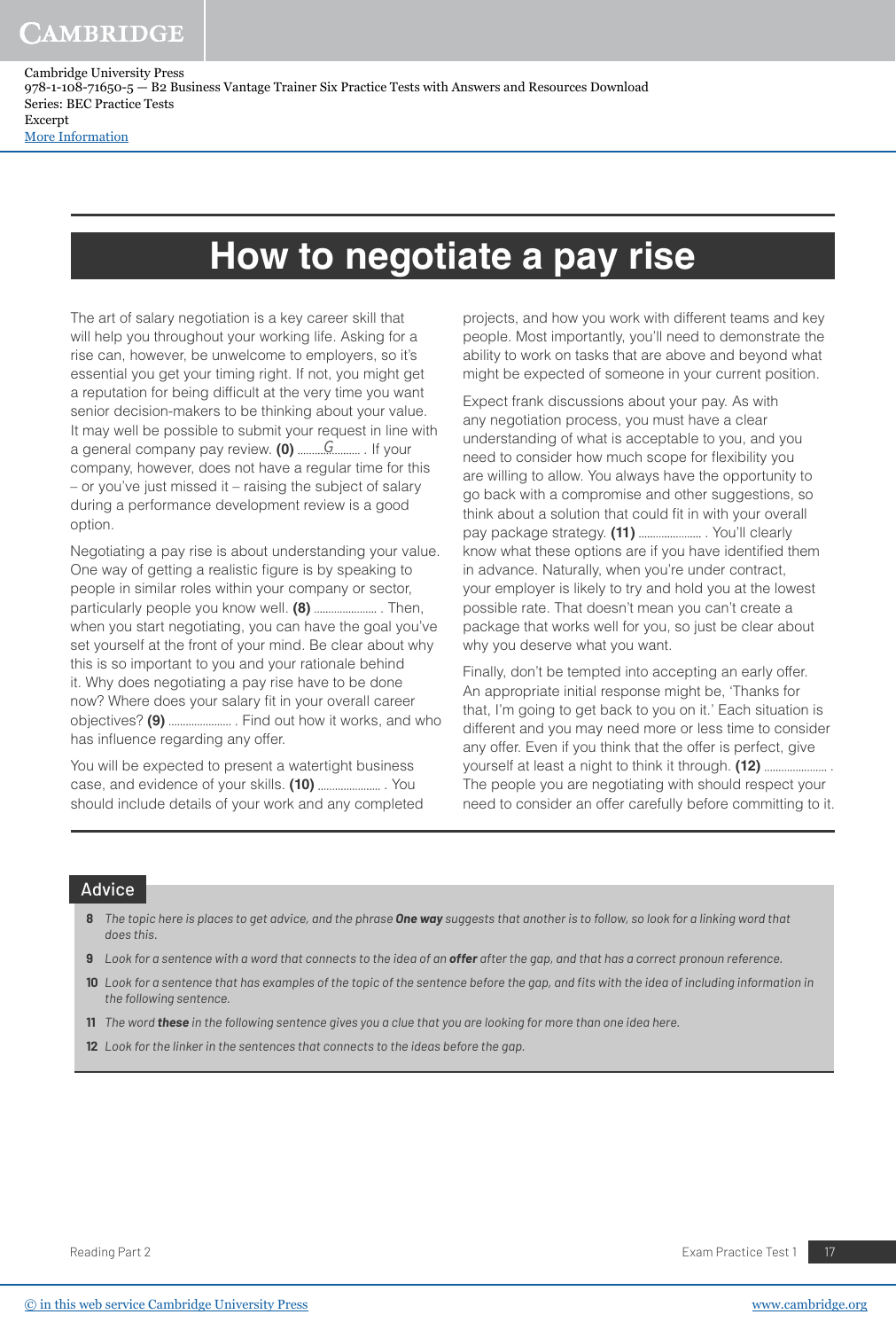Cambridge University Press 978-1-108-71650-5 — B2 Business Vantage Trainer Six Practice Tests with Answers and Resources Download Series: BEC Practice Tests Excerpt

[More Information](www.cambridge.org/9781108716505)

# Training Test 1 Reading Part 3

## **Task information**

- **•** In Part 3, you read a text followed by six questions with four options: **A**, **B**, **C** or **D**.
- Questions often test your ability to understand opinion and attitude. You may also need to understand main ideas such as cause and effect, problems and solutions, or why a particular example has been used.
- **•** You may need to infer meaning. This means using clues in the text to understand things that aren't directly stated.
- **•** There may sometimes be a question that tests your understanding of a word or phrase. You should be able to use the context to work out its meaning.
- **•** Questions always follow the order of information in the text.

# **PREDICTING TEXT CONTENT**

- **1 Read the title and the subheading in italics. What do you think the text will be about?**
- **2 Quickly read the two paragraphs. How accurate was your prediction?**

## **RECOGNISING AND RULING OUT DISTRACTION**

Only one of the four options **A – D** is the correct answer. However, there might be something in each paragraph to make you think one of the other options is the correct answer. This is called distraction.

- **3 Read the paragraphs more carefully. Then look at multiple-choice questions 1 and 2 and decide which is the correct answer, A, B, C or D.**
- **4 Now think about the three options that are incorrect for questions 1 and 2. There is something in the paragraphs that might make you think these are the correct answers. For each of the incorrect options, underline this distraction.**



TIP Sometimes the stem (the question or statement that comes before the options) will tell you which paragraph to look at. Use only information in this paragraph to choose the correct option.



Sometimes the stem will contain words that are the same or similar to words in the text, e.g. people's names or dates, or businessrelated nouns like *modern technology*, *new strategy*, *training courses*, *workplace survey*. Use these words to locate the relevant part of the text.